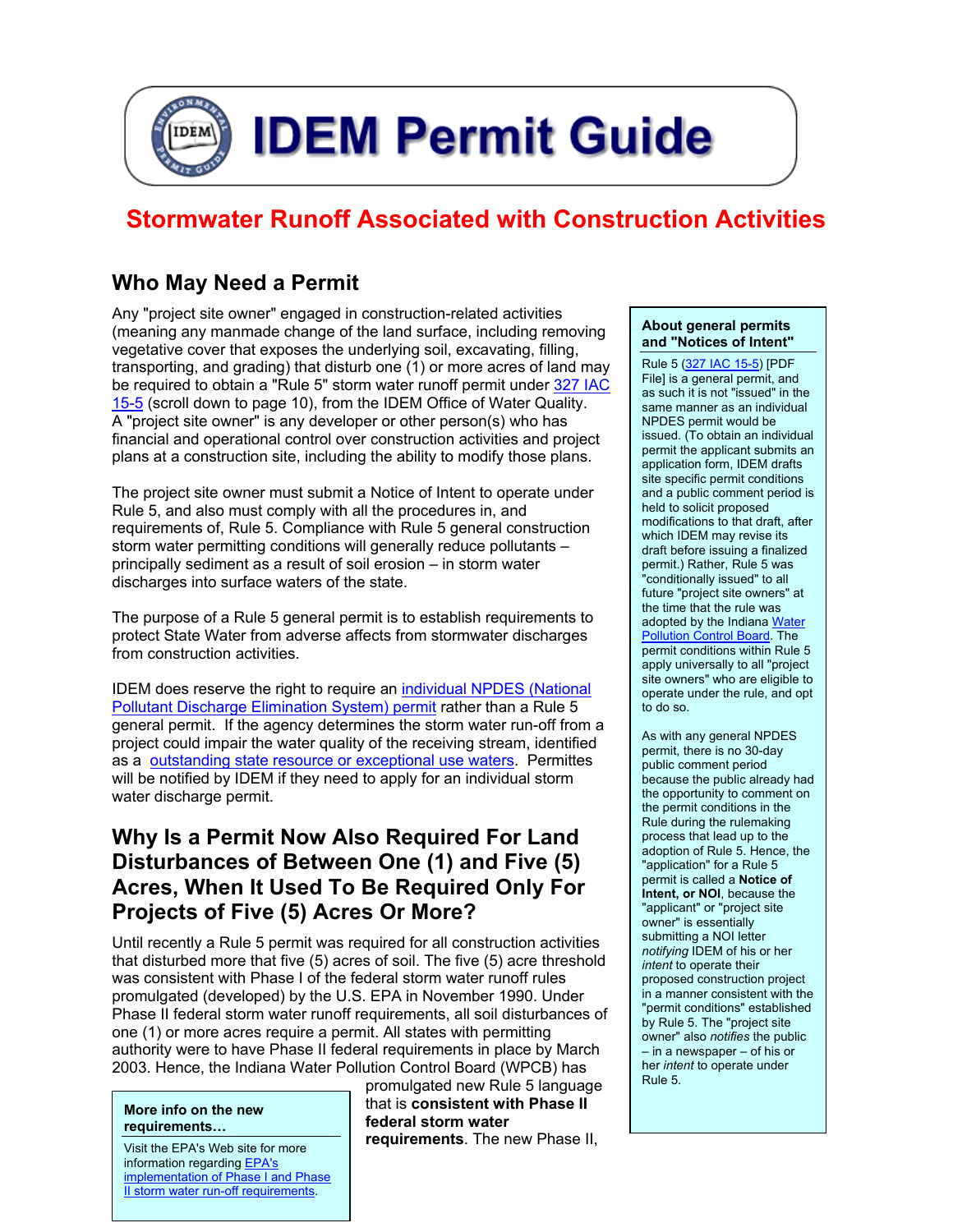Rule 5 language took effect November 26, 2003. U.S. EPA was aware of the timeframe within which the WPCB was revising Rule 5, and it approved of the finalized rule.

In addition to the lower permitting threshold to 1 acre, there are numerous other differences between the [Phase I and Phase II permits](#page-6-0) that are clarified below.

Construction sites subject to Phase II storm water regulation that are found to be operating without a valid Rule 5 permit (or individual NPDES permit, if required) in place will be subject to enforcement action and any subsequent fines.

# **Who Else Needs a Rule 5 Storm Water Run-off Control Permit:**

- Project site owners disturbing the soil on one (1) or more acres within a larger common plan of development or sale [put a link to the anchored text box below that explains "larger common plan of development or sale"] that already has a storm water run-off permit may l need their own, separate Rule 5 permit.
- Project site owners or farmers constructing agriculturally-related facilities (barns, livestock facilities, roads, agricultural waste lagoons, lakes, ponds, wetlands, or other farming infrastructure) that disturb one (1) or more acres of soil.
- "Strip developments" are considered a single project site, and any site that disturbs one (1) or more acres of soil must comply with the rule.
- Project site owners who currently hold a Rule 5 permit issued under the previous, Phase I Rule 5 (which was in effect until November 25, 2003) **if** the effective start date of that permit was more that five (5) years ago, **and** construction under that permit has not yet been completed, then renewal of their permit is required.

#### **This has not been finalized by all concerned parties.**

On the other hand, if you obtained a Rule 5 permit more that five (5) years ago and have completed that project, but never submitted a Notice of Termination (NOT) to IDEM confirming that you completed construction under your permit, you are required to submit a Notice of Termination. IDEM will be sending notifications to individual fail to submit required documents.

## **Who Does Not Need A Rule 5 Storm Water Run-off Control Permit**

The following soil disturbing activities do not require a general, Rule 5, or individual NPDES constructionrelated storm water discharge permit:

- **Agricultural activities** (tilling, planting, cultivation, harvesting, pasture establishment or renovation, the installation and maintenance of agricultural drainage tiles, or the construction of agricultural conservation devices such as sediment basins, terraces, or grade stabilization structures) or forest harvesting activities.
- **Coal mining**, because storm water discharges from coal mine and coal mine reclamation areas are regulated by IDEM under a Rule 7 (327 IAC 15-7) permit, and by permits issued the Indiana Department of Natural Resources.
- **Sand, gravel, dimensional stone, or crushed stone quarries**, because those activities are regulated by IDEM under a Rule 12 (327 IAC 12-12) permit, and by permits issued by the Indiana Department of Natural Resources.
- **IDEM permitted municipal solid waste landfills** or landfills certified for closure.
- If the land disturbing activity results in the disturbance of five (5) acres or less that involves the construction of only one (1) single residential dwelling, and that construction is not part of any larger common plan of development or sale.
- Activities that disturb five (5) or fewer acres where IDEM has waived permit requirements after a demonstration by the project site owner, using analysis equivalent to a total maximum daily load (TMDL) study, that the land disturbing activities will not require controls to protect existing water quality.
- **Any land disturbing activity that results in the disturbance of less than one (1) acre.** \*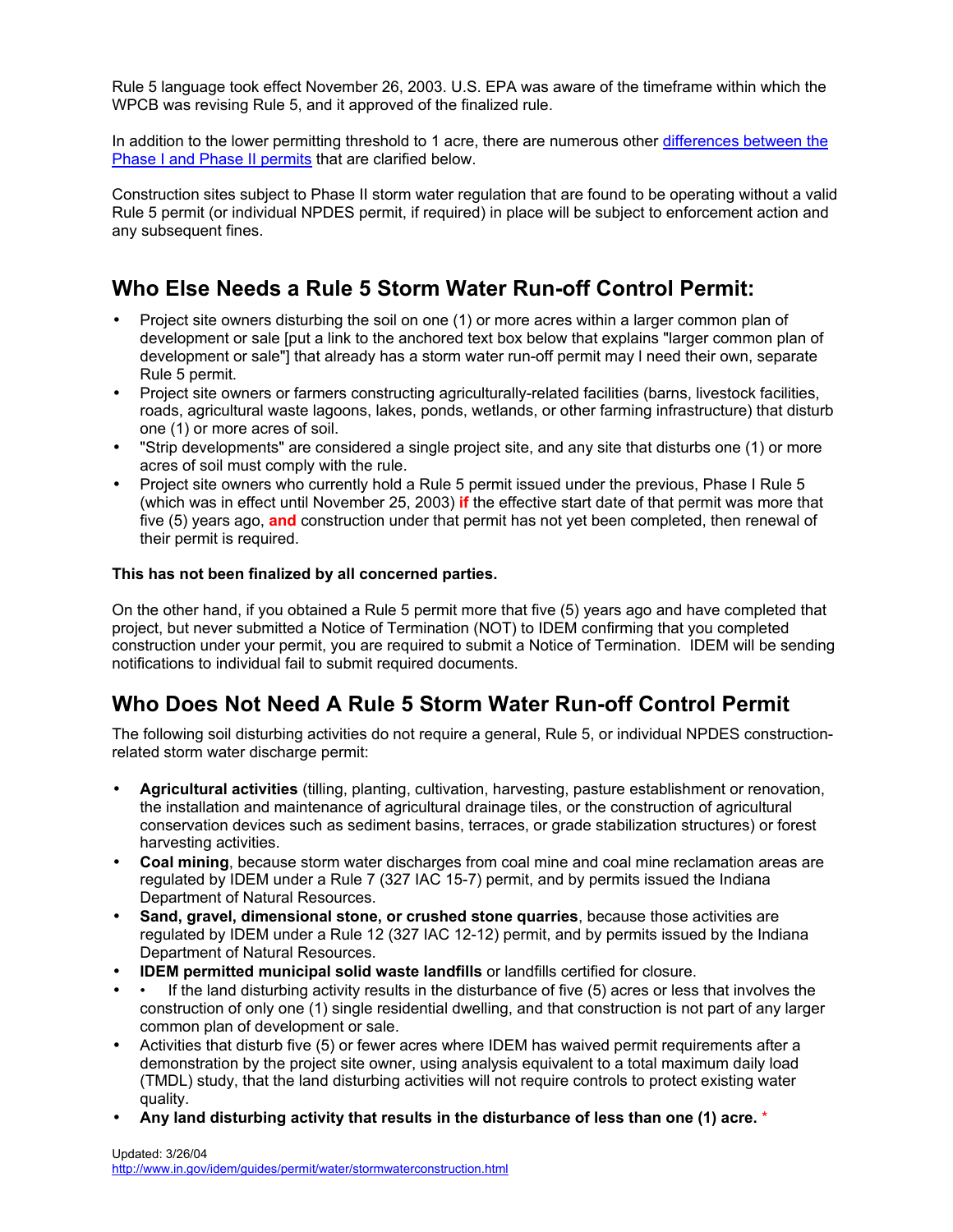<span id="page-2-0"></span>**\*** *Nonetheless, IDEM may require a permit for soil disturbances of less than one (1) acre if it has concerns that the activity could significantly impair water quality. IDEM will notify the affected project site owner, if this is a concern.* 

Also please be aware that, if soil disturbance to less than one (1) acre occurs on a lot that is part of a larger common plan of development or sale **(see sidebar)** that already is permitted under Rule 5, that soil disturbing activity remains subject to Rule 5 permitting requirements. Hence the person or project site owner disturbing less that one (1) acre of soil within such a larger common site must comply with the existing Rule 5 permit and Construction Plan for that site. However, they do not need to submit a separate NOI letter for a separate Rule 5 permit.)

# **Some of the things a project site owner must do to comply with Rule 5 include (but are not limited to):**

## **The Construction Plan**

- An approved Construction Plan must be implemented before, during, and after construction activities occur.
- Before any land disturbing activities can take place, the project site owner must submit a Construction Plan to the county Soil and Water Conservation District (SWCD), except that Construction Plans for projects within the City of Indianapolis only (most of Marion County) are reviewed by City of Indianapolis Permit Division. (Plans for Speedway, Lawrence, Beech Grove, and Southport along with the City of Indianapolis Capital Improvement projects, and all road/highway plans, should still be submitted to the SWCD.)
- If the proposed site is in more that one SWCD jurisdiction, the project site owner may request a coordinated plan review from the Indiana Department of Natural Resources.
- The project site owner may not submit a Notice of Intent (NOI) to IDEM (to request to operate under a Rule 5 permit) without an accompanying notice (a construction plan review approval verification form, or "construction approval document") from the SWCD or Indianapolis Permit Division that the Construction Plan is sufficient. If the Construction Plan

#### **Definition: Larger Common Plan of Development or Sale**

A "**larger common plan of development or sale**" means a plan, undertaken by a single project site owner or a group of project site owners acting in concert, to offer lots for sale or lease; where such land is contiguous, or is known, designated, purchased or advertised as a common unit or by a common name, such land shall be presumed as being offered for sale or lease as part of a larger common plan. The term also includes phased or other construction activity by a single entity for its own use.

For example, if a developer buys a 20 acre lot and builds roads, installs pipes and runs electricity with the intention of constructing homes or other structures sometime in the near future, this would be considered a common plan of development or sale. If the land is parceled off or sold, and construction occurs on plots by separate, independent builders, this activity still would be subject to the storm water permitting requirement.

Although the project site owners are responsible for implementing the Rule 5 permit until all land disturbing activities are completed, the project site owner of a larger common plan of development or sale may be eligible for early release from the Rule 5 permit

is deficient, and needs to be revised, the project site owner will be notified and will have twenty-one (21) days to submit a modified plan to the SWCDs and/or the Indianapolis Permit Division. If the project site owner has not received a construction plan review approval verification form, or "construction approval document," after twenty-eight (28) days, they may go ahead and submit their [NOI](#page-3-0) to IDEM. However, if the NOI is submitted with a "notification of plan receipt" instead a construction plan review approval verification form, or "construction approval document", the project site owner still will be responsible for revising his or her Construction Plan, [if it is found deficient.](#page-4-0) *(Note: The Indianapolis Permit Division may have a different time table for reviewing Construction Plans or plan modifications.)* 

- [Information required in the Construction Plan i](http://www.in.gov/idem/water/npdes/permits/wetwthr/storm/constplanreq.pdf)ncludes (but is not limited to):
	- o A description of the project
	- o The street address and also the legal (surveyor's) location
	- o Soil properties
	- $\circ$  Identification of any other state or federal water quality permits required for the project
	- o Site layout with wetlands, water bodies, flood plains, soil maps, and contour maps
	- o Grading plans
	- o Drainage plans
	- o A Storm Water Pollution Prevention Plan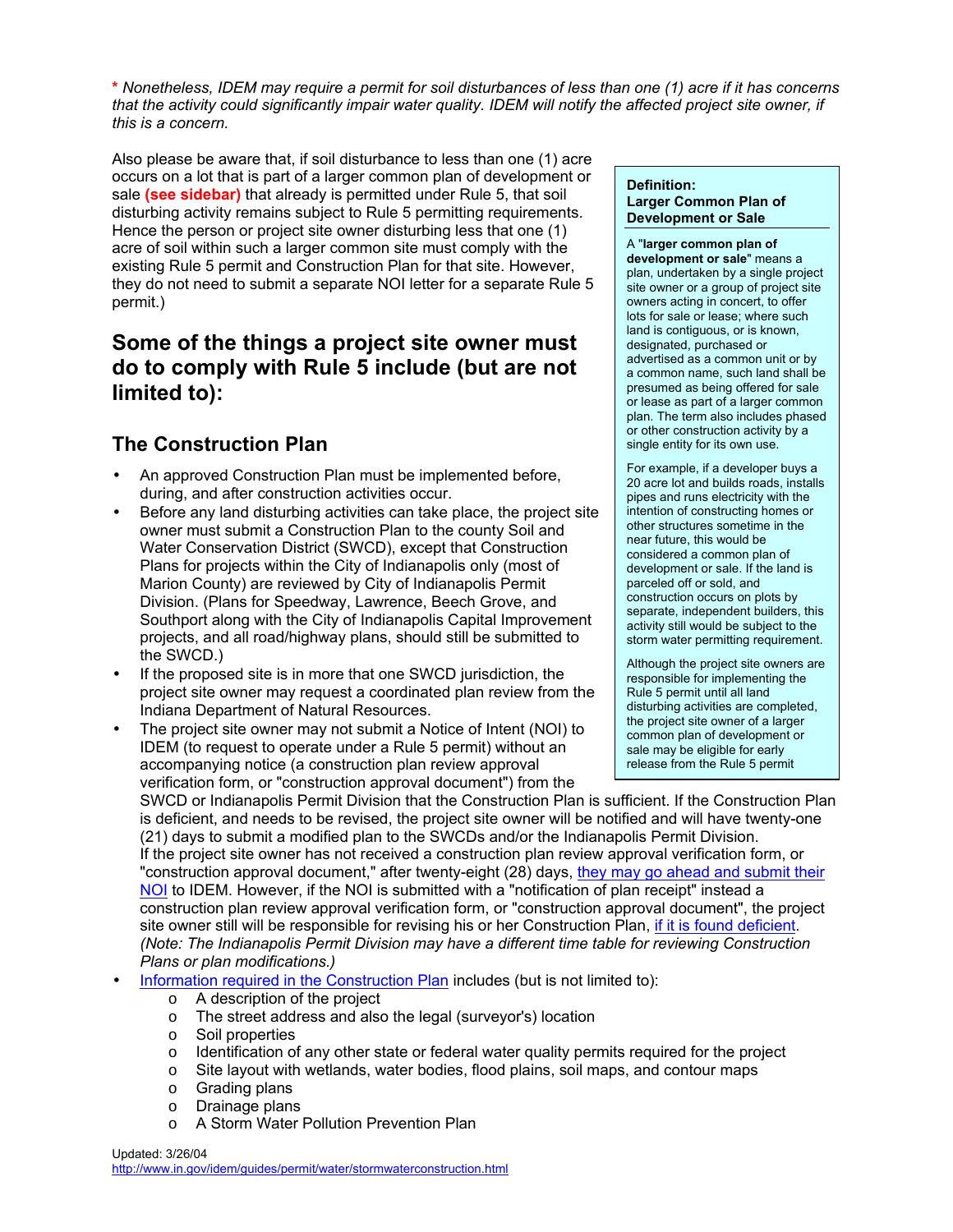<span id="page-3-0"></span>Some of the things required by this plan are:

- Details regarding all temporary and permanent storm water quality measures
- Temporary and permanent stabilization plans and their sequence of implementation
- A construction sequence linking implementation activities to the various stages of construction
- A description of the self-monitoring plan and procedures
- A post-construction storm water pollution prevention plan
- $\circ$  If the Construction Plan is not found sufficient by the SWCD (Soil and Water Conservation District), the project site owner must work with the SWCD to modify the Construction Plan as necessary until it meets the requirements of the rule. If the project site owner begins land disturbing activities at the project site after being notified that the Construction Plan is deficient, it is a violation of the rules and is subject to enforcement action.

## **Submitting the NOI (Notice of Intent) Letter**

- The NOI letter must be submitted to IDEM at least forty-eight (48) hours prior to any soil disturbing activity. **(see "Note" sidebar)**
- Some of the information to be included in the NOI letter are the following:
	- o Name and location (street address) of the site
	- o Project site owner's contact information (or their designated contact person)
	- o Brief description of the construction project and its size (in acres)
	- o Estimated dates to begin and end construction
	- $\circ$  Legal (surveyor's) description of the site location as well as the site location's latitude and [longitude](http://www.epa.gov/tri/report/siting_tool/index.htm)
	- o A list of all MS4 (Municipal Separate Storm Sewer System) areas within which the project is located
	- $\circ$  Written certification by the project site owner that all storm water quality requirements will be addressed by the Construction Plan, and that the plan will be implemented as stated, and inspected by trained personnel. (Individuals trained and experienced in the principles of storm water quality, including erosion and sediment control as demonstrated by a state registration, professional certification, experience, or completion of coursework that enables the individual to make judgments regarding storm water control or treatment and monitoring.)
	- o The name(s) of the receiving body, or bodies, of water
	- The NOI letter must be accompanied by these three (3) things:
		- o [Proof of publication in a newspaper of general circulation o](http://www.in.gov/idem/water/npdes/permits/wetwthr/storm/suggestedverb.html)f the project site owner's notification to the public
		- $\circ$  A \$100 [application fee,](http://www.in.gov/idem/guides/permit/other/feespage.html#stormwater) (That fee is forwarded by IDEM to the Indiana Department of Natural Resources, which shares it with the various county SWCDs that review the construction plans.
		- $\circ$  A construction plan review approval verification form, or "construction approval document" – a notification from the Soil and Water Conservation District (SWCD) or other reviewing agency that stating that the Construction Plan is sufficient. **(see "Note" sidebar)**

However, if the allotted twenty-eight (28) day review period has passed since the SWCD or other reviewing agency received the Construction Plan, but the project site owner still has not received a "construction approval document", he or she may go ahead and submit a NOI letter to IDEM. In place of the "construction approval document" the NOI must instead be accompanied by a "notification of plan receipt" – a form from the SWCD or other reviewing agency stating that at least twenty-eight (28) days have passed since they first received a copy of the Construction Plan for review. If a "notification of plan receipt" has not been provided, the project site owner may request that the SWCD or other reviewing agency fax or mail it to them. That copy of the "notification of plan receipt" can then be submitted to IDEM with the NOI letter as a placeholder for the "construction approval document".

#### **! Note !**

These two requirements clearly suggest that an project site owner wishing to obtain a Rule 5 permit should plan to submit a Construction Plan to the SWCD at least thirty (30) days before any soil disturbance takes place.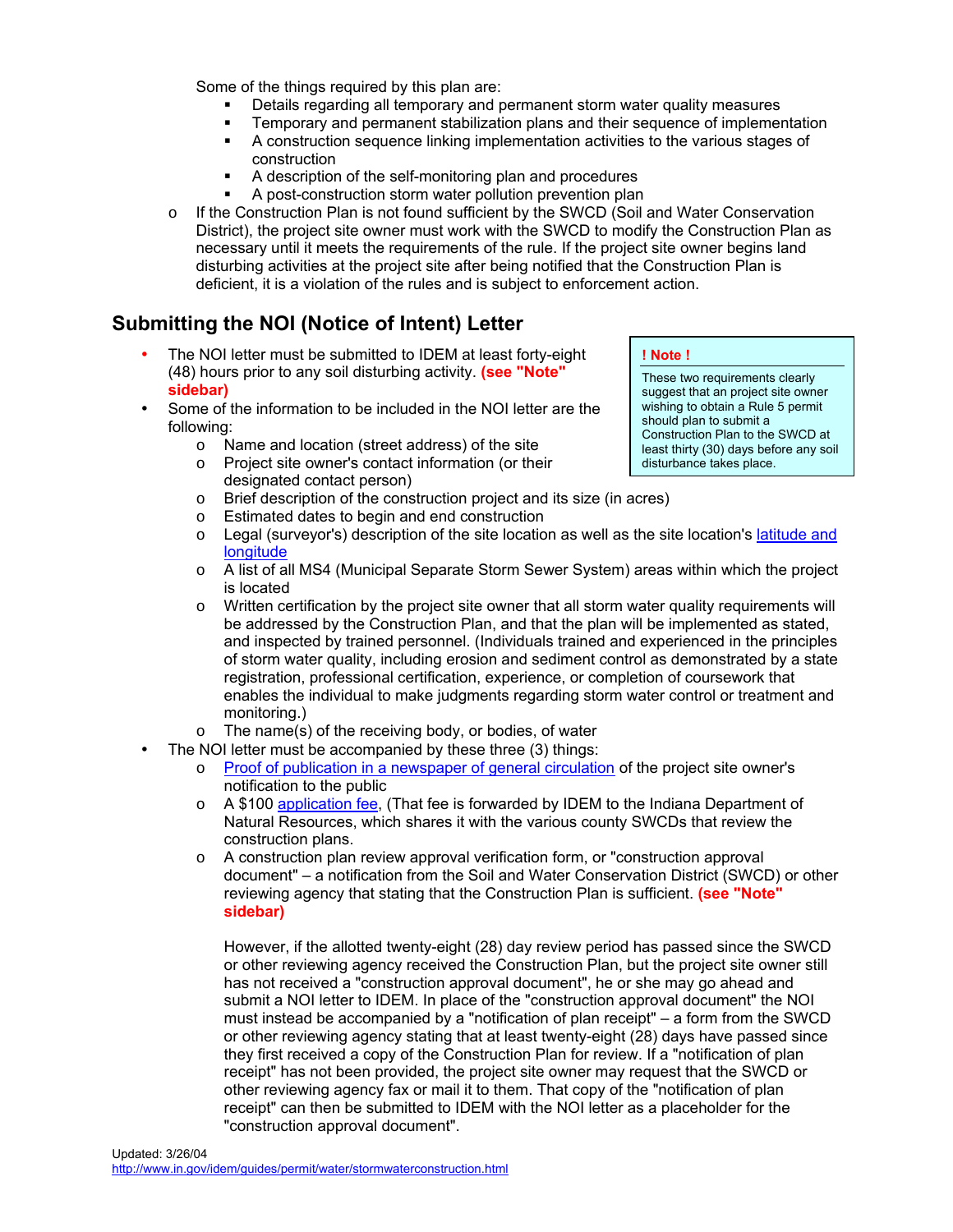<span id="page-4-0"></span>• The NOI letter must be signed by the responsible project site owner or their duly authorized representative and sent to:

 Rule 5 Storm Water Coordinator Indiana Department of Environmental Management Office of Water Quality, Urban Wet Weather Section 100 North Senate Avenue P.O. Box 6016 Indianapolis, IN 46206-6015

# **Additional Requirements After the NOI letter has been submitted to IDEM include (but are not limited to):**

- If the NOI letter submitted to IDEM was accompanied by a "notification of plan receipt" instead a construction plan review approval verification form, or "construction approval document", and the project site owner subsequently is notified that the Construction Plan was deficient, then the SWCD or other reviewing agency may require that the plan be modified. If that is the case, the project site owner will have twenty-one (21) days to submit modifications to the plan.
- If the project site owner begins construction after receiving notification that the Construction Plan is deficient, it is a violation of Rule 5 subject to enforcement action. However, if construction already was begun before the project site owner received notification that the Construction Plan is deficient, he or she may continue construction, but must also re-submit a modified Construction Plan with fourteen (14) days
- If the NOI letter is determined by IDEM to be deficient, the project site owner must address the deficient items, and submit an amended NOI letter to IDEM.
- At the same time the NOI letter is submitted to IDEM, copies of the completed letter also must be sent by the project site owner to each SWCD in which the site (where the soil disturbing activity will occur) is located.
- If the proposed project lies within a designated MS4 (Municipal Separate Storm Sewer System) area and that MS4 has an approved construction site run-off control program in place, then the project site owner also must send a copy of the NOI letter to that MS4 program office.

#### **Requirements Once Construction (And related soil disturbing activities) Have Begun**

- The project site owner must notify IDEM (specifically, the [Rule 5 Coordinator\)](#page-7-0) and the SWCD (Soil and Water Conservation District) of the actual "start date" of the project within forty-eight (48) hours of the commencement of land disturbing activities. The "start date" marks the beginning of the five (5) year time clock during which the Rule 5 permit is valid.
- Runoff from the site must be treated by sediment and erosion control measures to minimize sedimentation.
- Trash and waste must not be carried off-site by wind or storm water run-off.
- Concrete truck washout areas must be clearly posted.
- There shall be a stabilized stone surface at all access points to the construction site that inhibits mud and potential sediments from being carried off-site by vehicle tires.
- Public and private roadways shall be kept clear of mud and soil tracked off-site by vehicle traffic or construction equipment. Any mud or soil that is tracked off-site must be gathered up and disposed, or redistributed on-site. Roadways may not be cleared of mud or soil by being flushed with water, such as spray from a water hose. In addition, dried mud and soil tracked onto a public roadway can, under some situations, be considered a violation of Indiana's [fugitive dust rules](http://www.in.gov/idem/guides/permit/air/fugitivedust.html#fugitive) enforced by the IDEM Office of Air Quality (See: [326 IAC 6-4-4](http://www.in.gov/legislative/iac/t03260/a00060.pdf) [PDF file], and scroll down to page 69 of 82 pages).
- The project site owner must post, near the project main entrance, or near the project field office:
	- o A copy of the completed NOI letter to IDEM,
	- o Contact information (address, phone, and e-mail) of the project site owner or designated contact person, and the
	- o Location of the Construction Plan, if one is not stored on-site
- The project site owner must implement the Construction Plan, its associated Storm Water [Pollution Prevention Plan,](#page-2-0) and all other measures necessary to adequately prevent polluted storm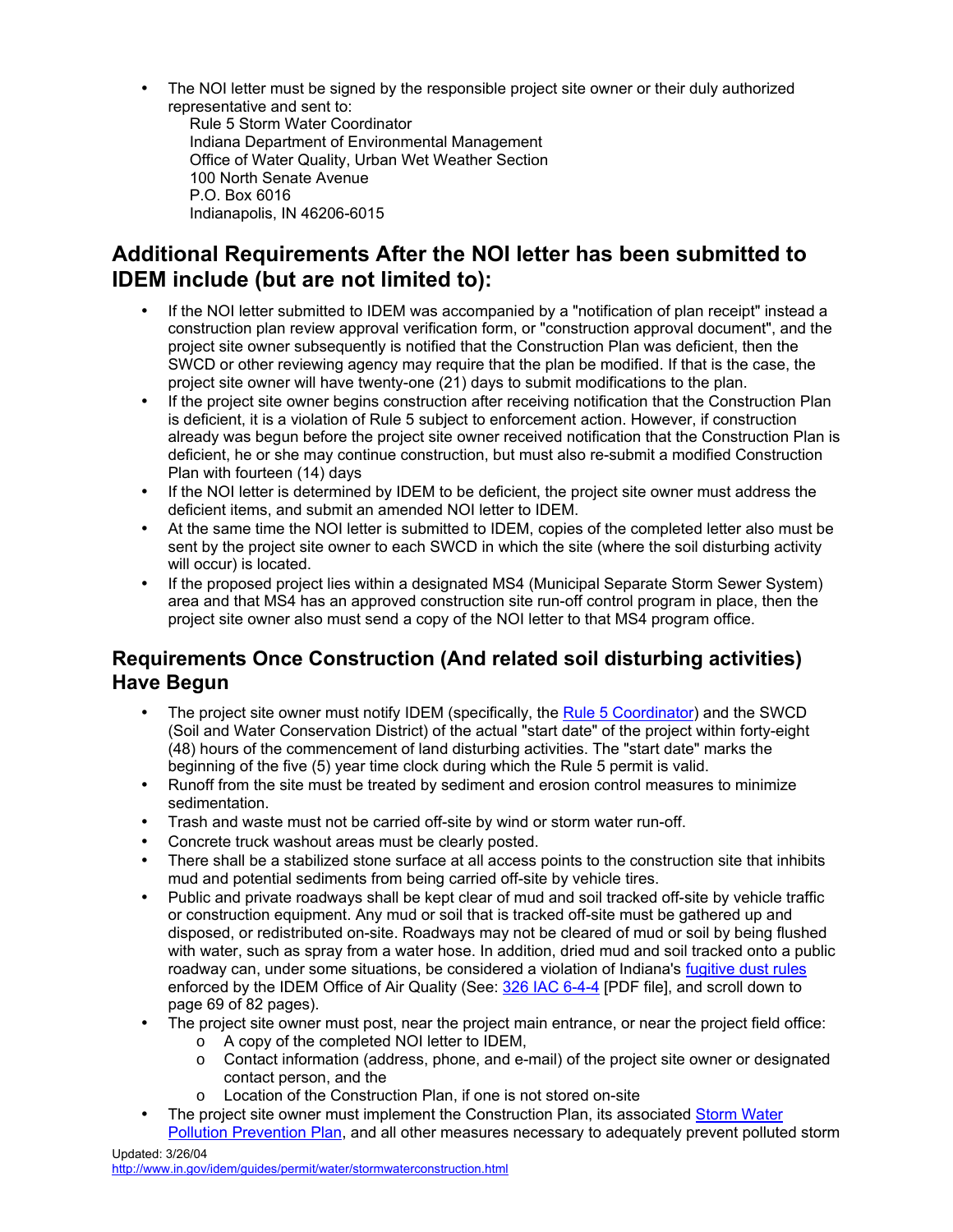water run-off or sediment-laden run-off.

- <span id="page-5-0"></span>• It is the responsibility of the project site owner to make sure that all contractors, subcontractors, and other workers are aware of the Construction Plan and the Storm Water Pollution Prevention Plan (which is part of the Construction Plan), and that all the various workers at the site ensure proper implementation of the plan.
- Phasing of construction activities should be used where possible to minimize disturbing large areas of soil.
- All storm water quality measures must be designed and installed under the guidance of a trained individual. (Someone trained and experienced in the principles of storm water quality, including erosion and sediment control as demonstrated by a state registration, professional certification, experience, or completion of coursework that enables the individual to make judgments regarding storm water control or treatment and monitoring.)
- Collected run-off must either be diffused to the adjacent property or into a stable receiving channel, and may not cause erosion.
- Natural features such as sinkholes and wetlands shall be protected from pollutants and sediments.
- Unvegetated areas left inactive for more than fifteen (15) days must be temporarily or permanently stabilized.
- All storm water quality measures and erosion control fixtures shall be maintained in working order.
- A self-monitoring program must be implemented, and written evaluation reports maintained that, upon request, must be made available to inspecting authorities within forty-eight (48) hours.
- Proper storage, materials handling, and spill prevention and clean-up measures shall be implemented to minimize surface water or groundwater contamination.
- When all land disturbing activities have been completed, a perennial vegetative cover or equivalent permanent stabilization measure must be established over at least 70% of all unpaved areas; except that projects on agricultural land must be returned to their pre-construction agricultural use.

#### **Requirements Once Construction (And all related land disturbing activity) Has Been Completed**

- The project site owner must remove all temporary erosion control fixtures.
- The entire site must be permanently stabilized.
- The project site owner must submit a notice of termination (NOT) letter to IDEM.
- The owner of a site that has been divided into multiple building lots may submit a NOT letter even if all the sites have not yet been developed if:
	- $\circ$  the undeveloped area does not exceed five (5) total acres, with no contiguous areas of one (1) or more acres,
	- o all permanent storm water measures are in place,
	- o all common areas and infrastructure have been completed and stabilized, and
	- $\circ$  a map of all undeveloped lots and the names of their owners is submitted with the NOT letter. If such "early release" is approved by IDEM, the project site owner must notify each owner of undeveloped property and inform them of their storm water pollution prevention responsibilities.

## **What to Expect**

Like any other permit-by-rule, when an applicant submits a Notice of Intent (NOI) for Rule 5, they are certifying that they will comply with all the terms and conditions specified in the rule.

As mentioned above, the project site owner should plan to submit their Construction Plan, which should include a completed Storm Water Pollution Prevention Plan, at least 30 days before they expect to begin construction. Since the Construction Plan could require modification, it would be best to submit it even earlier.

The Indiana Department of Natural Resources (DNR) Division of Soil Conservation staff, or their designated agents, conduct all compliance evaluations of project sites. They are authorized to inspect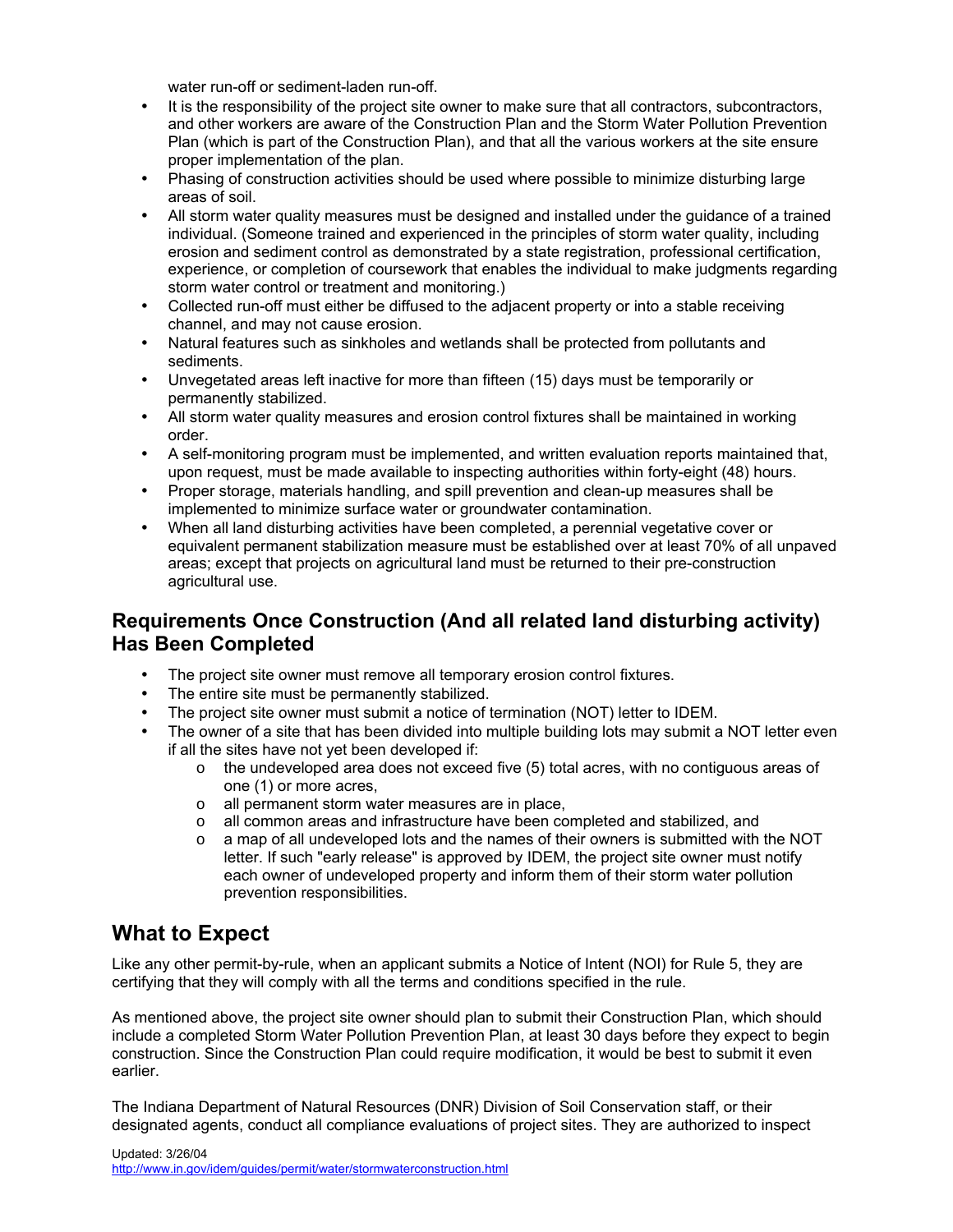<span id="page-6-0"></span>project sites at any reasonable time. The project site owner should be prepared to provide Construction Plans (including Storm Water Pollution Prevention Plans) and self-monitoring reports within forty-eight (48) hours of an inspector request.

Rule 5 Construction Storm Water Run-off Permits must be renewed after five years. This five (5) year period begins when construction start-up actually begins on the permitted site. Renewal requires the submittal of a new NOI ninety (90) days prior to the expiration of the existing permit.

Rule 5 permits also are now transferable, at IDEM's discretion. The current permittee must notify IDEM at least thirty (30) days before permit responsibility is transferred. IDEM must receive a written agreement between the current permittee and the new transferee citing a date of transfer of permit compliance responsibility. The transferee also must certify in writing his or her intent to make no changes to the site plan of operation that would significantly change the nature or quantities of pollutant run-off from the site.

### **Some of the Differences Between the Phase I and Phase II Rule 5 Construction Storm Water Run-off Permit**

**Previously**, Indiana's storm water requirements did not apply to project sites of less than five (5) acres in size. **Now** all sites with one (1) or more acres must obtain a construction storm water permit from IDEM.

**Previously**, a project site owner was required to submit a Soil Erosion Control Plan (SECP) – rather than a Construction Plan – to their local Soil and Water Conservation District (SWCD). It could be submitted at the same time they submitted their NOI (Notice of Indent) letter to IDEM. It took the SWCD about 30 days to review the SECP, and it also took IDEM several weeks to review the NOI. Although the project site owner could be subject to enforcement action if either document was found to be deficient, any project site owner willing to take that risk could begin work immediately upon submittal of the NOI and SECP. **Now** a project site owner cannot submit an NOI until the SWCD has had up to twenty-eight (28) days to review and respond to the project site owner regarding the sufficiency of the Construction Plan (Part of which is the Storm Water Pollution Prevention Plan), nor can the project site owner begin work until at least forty-eight hours after submitting an NOI. So as much as thirty (30) days could pass between the time the project site owner submits a Construction Plan, and when he or she may begin construction.

**Previously**, a project site owner could not obtain a Rule 5 General Construction Storm Water Permit for a discharge to an [outstanding state resource or exceptional use water](http://www.in.gov/idem/water/npdes/permits/wetwthr/storm/appdxa.html) and was instead required to get an individual NPDES permit for such discharges. **Now**, IDEM may, on a case-by-case basis, allow discharge to such waters under a Rule 5 permit. In instances when IDEM will not allow storm water construction discharges to such waters, the Rule 5 applicant (affected project site owner) will be notified by IDEM that and individual permit is required.

**Previously**, the developer of a "larger common plan of development or sale" such as a residential or commercial subdivision was responsible under the Rule 5 General Construction Storm Water Permit until all the homes and other structures were fully constructed. **Now**, such a project site owner can be eligible for "early release" from the permit if [certain conditions are met.](#page-5-0) 

**Previously**, the Rule 5 public notice announcement provided only a legal description – often using only the township and range language of a surveyor – of the location of the project. **Now**, the street address must be included in the announcement so that the average person will understand where the project is to be located.

**Now**, the requirements of the Storm Water Pollution Prevention Plan, the Construction Plan reviews and numerous other general storm water quality requirements are substantially more extensive, and more protective of water quality than previously.

**Now**, the project site owner must submit copies of the NOI letter to the SWCD at the same time the NOI letter is submitted to IDEM. Additionally, once local designated MS4s (Municipal Separate Storm Sewer Systems) have a program in place, the project site owner also will have the submit a copy of the NOI letter to any local MS4 in which their project lies. This was not previously required.